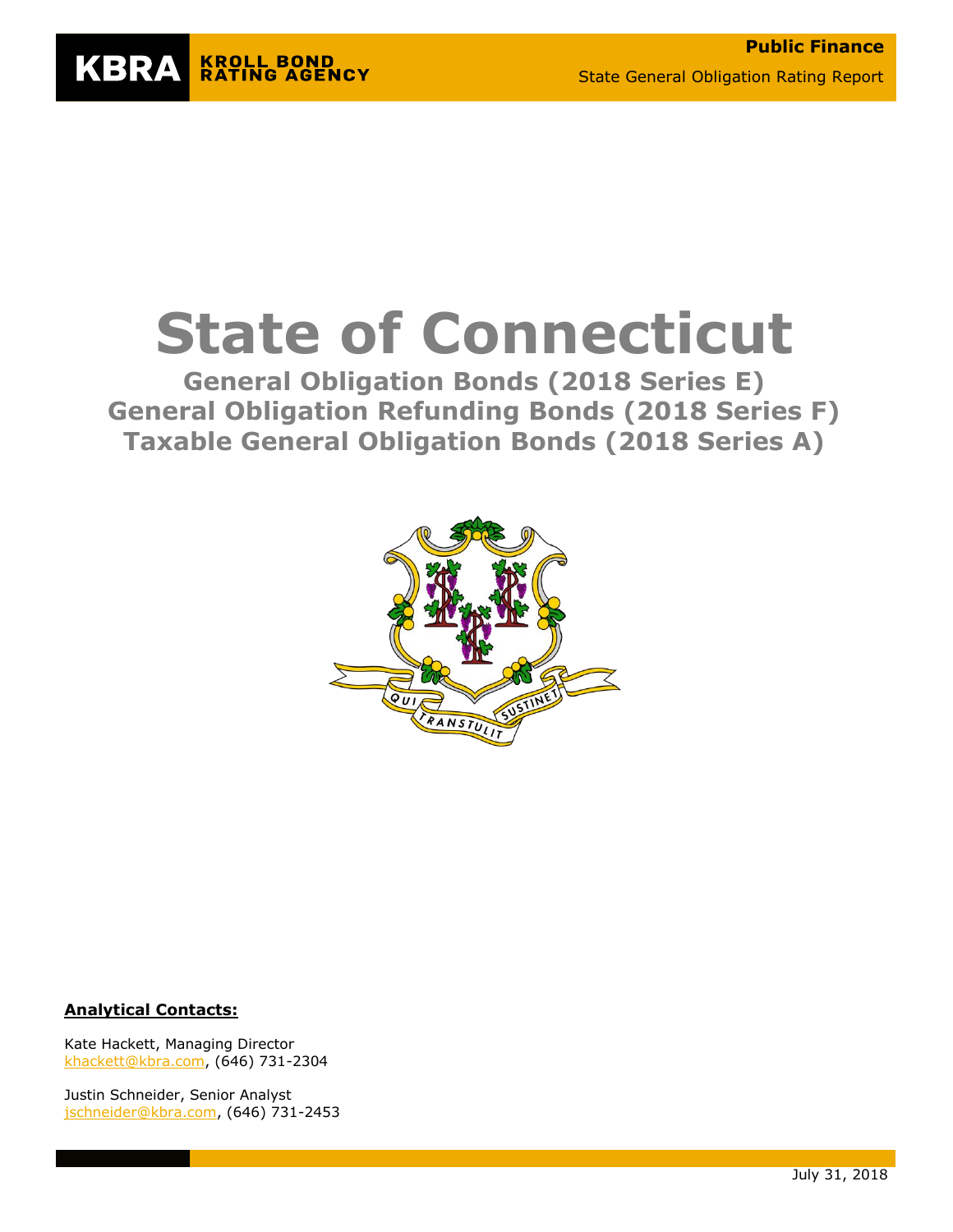

### **Table of Contents**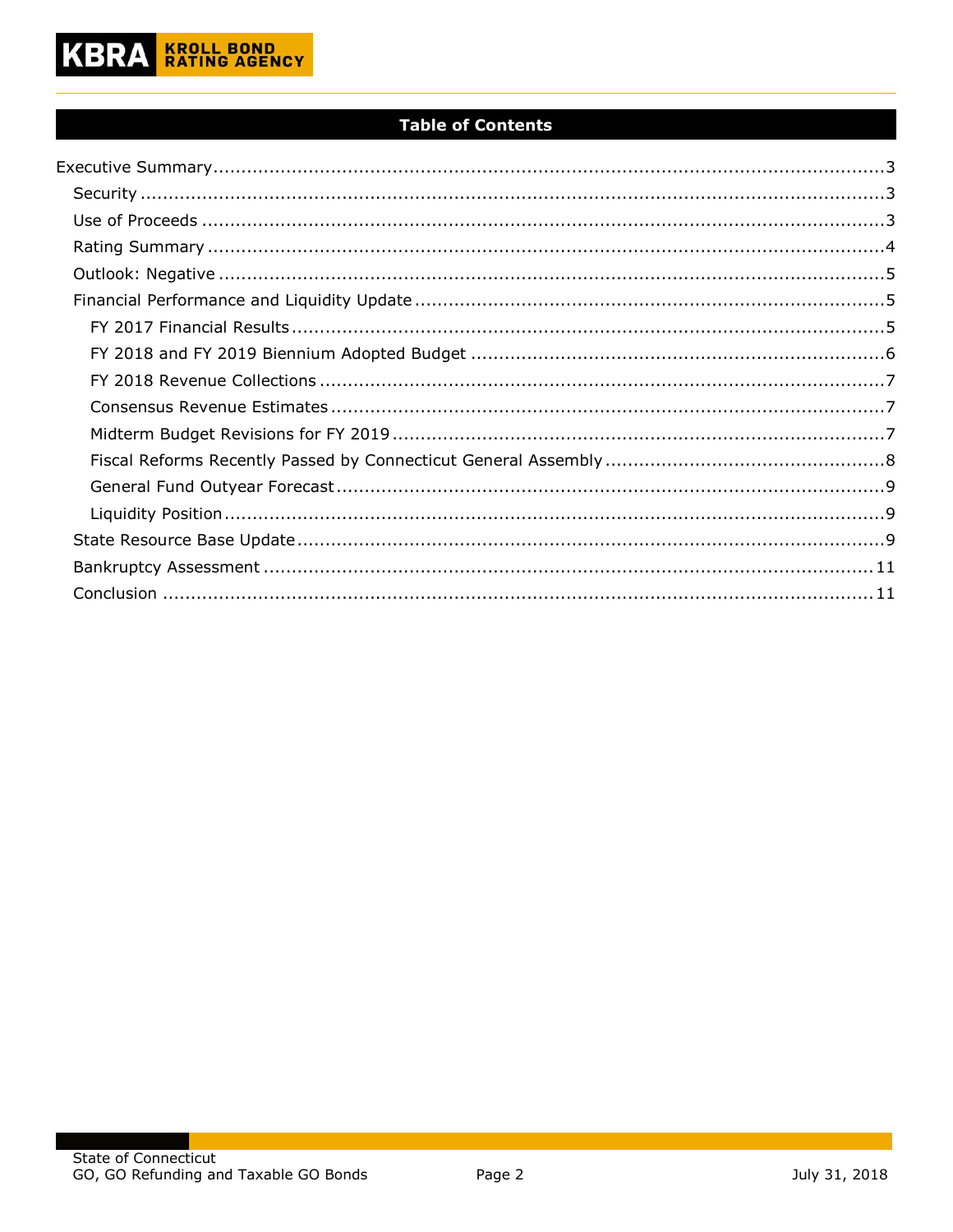# <span id="page-2-0"></span>**Executive Summary**

Kroll Bond Rating Agency (KBRA) has taken the following actions relating to the State of Connecticut (the "State") and Connecticut Innovations, Incorporated.

| <b>Ratings</b>                                                      |        |                 |               |                                      |
|---------------------------------------------------------------------|--------|-----------------|---------------|--------------------------------------|
| <b>Issuer: State of Connecticut (the "State")</b>                   |        |                 |               |                                      |
| Series/Bond                                                         | Rating | <b>Outlook</b>  | <b>Action</b> | Amount<br>$($ `000 $)^2$             |
| General Obligation Bonds (2018 Series E)                            | AA-    | <b>Negative</b> | Assigned      | \$400,000                            |
| General Obligation Refunding Bonds (2018 Series F)                  | AA-    | Negative        | Assigned      | \$239,135                            |
| Taxable General Obligation Bonds (2018 Series A)                    | AA-    | Negative        | Assigned      | \$250,000                            |
| <b>General Obligation Bonds</b>                                     | AA-    | Negative        | Affirmed      | \$14,031,584                         |
| General Obligation Bond Anticipation Notes (2017 Series A)          | $K1+$  |                 | Affirmed      | \$400,000                            |
| <b>Ratings</b>                                                      |        |                 |               |                                      |
| <b>Issuer: Connecticut Innovations, Incorporated 1</b>              |        |                 |               |                                      |
| Series/Bond                                                         | Rating | <b>Outlook</b>  | <b>Action</b> | <b>Amount</b><br>(`000) <sup>2</sup> |
| State of Connecticut General Fund Obligation Bonds 2014<br>Series A | AA-    | Negative        | Affirmed      | \$16,325                             |

KBRA's long-term ratings do not apply to bonds backed by a letter of credit or liquidity facility, unless otherwise noted.  $1$  KBRA views the obligation of the State to pay debt service on the 2014 Series A Bonds as tantamount to the general obligation security of the State.

<sup>2</sup> Amounts are as of July 1, 2018

KBRA's long-term rating assessment is based on its review of the four KBRA rating determinants included in KBRA's **U.S. State [General Obligation Rating Methodology](http://www.krollbondratings.com/show_report/74)**. A full discussion of the credit was published on **[December 5, 2017](https://www.krollbondratings.com/show_report/8350)**. KBRA's most recent State of Connecticut report was published on **[May](https://www.krollbondratings.com/show_report/10414)  [24, 2018](https://www.krollbondratings.com/show_report/10414)**. This report provides updates on the State's Financial Performance and Liquidity as well as an update on the State's Resource Base. KBRA has assigned the following Rating Determinant ratings:

- Management Structure, Budgeting Practices and Policies: AA+
- Debt and Additional Continuing Obligations: A+
- Financial Performance and Liquidity Position: A+
- State Resource Base: AA-

# <span id="page-2-1"></span>**Security**

The General Obligation Bonds (2018 Series E), General Obligation Refunding Bonds (2018 Series F) and Taxable General Obligation Bonds (2018 Series A) are general obligations of the State and are secured by Connecticut's full faith and credit pledge. All general obligation bond debt service of the State is deemed appropriated without further action by the State Legislature.

# <span id="page-2-2"></span>**Use of Proceeds**

Proceeds of the 2018 Series E Bonds and 2018 Series A Bonds will be used to finance various capital projects of the State and the 2018 Series F Bonds will be used to refund a portion of the State's general obligation bonds on a current refunding basis. The 2018 Series A Bonds are taxable bonds because the proceeds will be used for State capital projects that are taxable, such as certain projects for the Housing Trust Fund or for Economic Development Assistance and certain grant programs.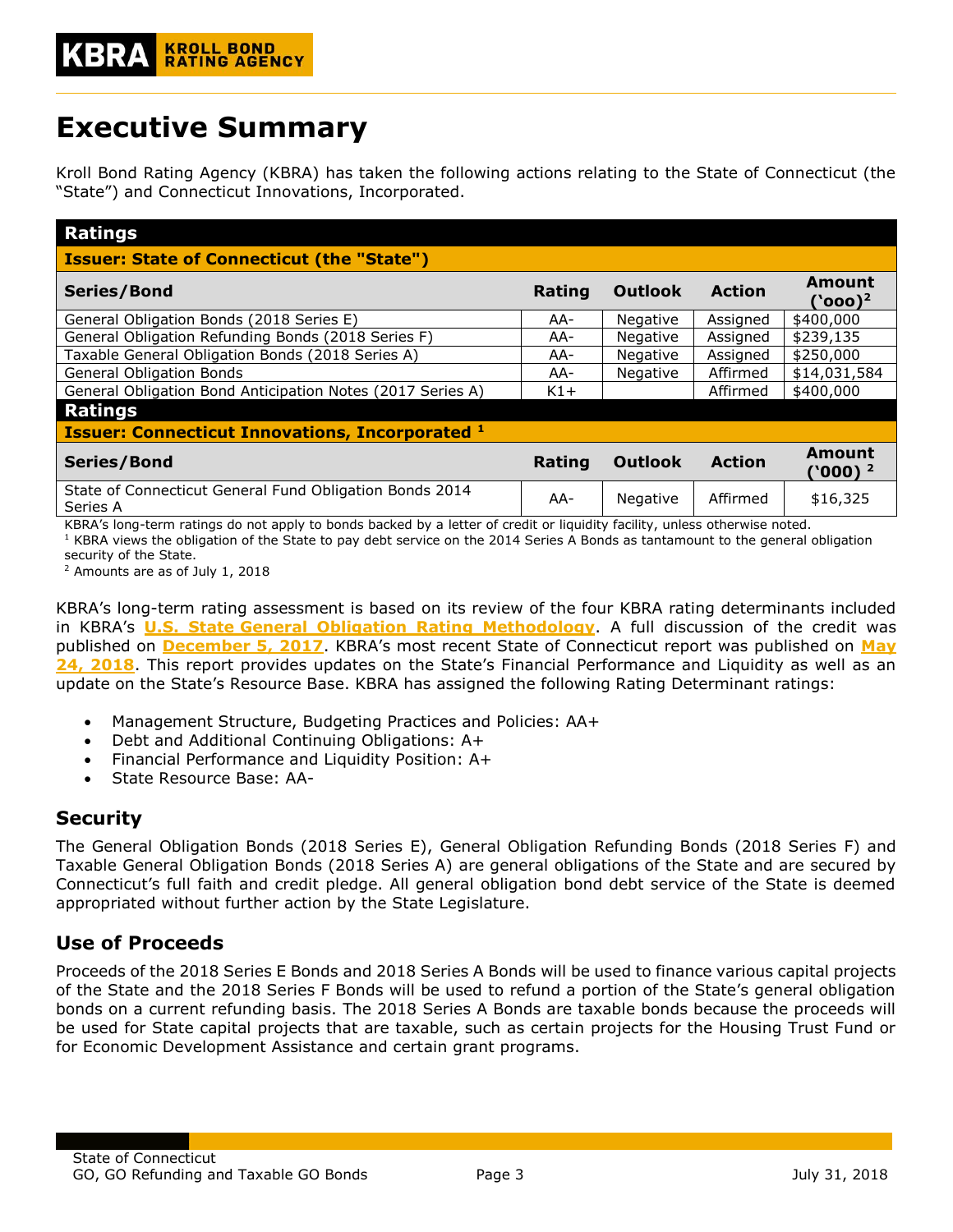# **KROLL BOND<br>RATING AGENCY**

#### **Key Rating Strengths**

- Historically, State leadership has demonstrated an ability and willingness to make adjustments during the fiscal year to maintain budget balance.
- A strong financial management framework exists for tracking revenues and monitoring budget performance as well as an established mechanism for adjusting budgeted expenditures during the fiscal year.
- The State's Budget Reserve Fund is projected to increase to \$1.15 billion, or approximately 6.1% of estimated FY 2018 General Fund expenditures, by the end of FY 2018.
- Connecticut has the highest personal per capita income in the country at \$70,121 for calendar year 2017.
- Available cash balances provide good liquidity for operations, without utilization of external borrowing.

#### **Key Rating Concerns**

- Continuing structural imbalance in FY 2018 and FY 2019 in the State's General Fund based on the midterm budget revisions (SB 543) were passed by the General Assembly on May 9, 2018.
- The State's recent difficulty in accurately projecting personal income tax levels, specifically capital gains taxes, and continued lack of significant growth in wage levels across the State.
- The State's increasing budgetary burden related to total fixed costs, specifically debt service, pension contributions, and Medicaid expenditures.
- The State debt burden and the level of pension liabilities are high, compared to other states, on a per capita basis and as a percentage of personal income and GSP.
- The State's economic growth continues to be slow, compared to the region and the U.S.

# <span id="page-3-0"></span>**Rating Summary**

KBRA's assignment of the AA- rating and Negative Outlook on the State of Connecticut General Obligation Bonds reflects the State's ongoing difficulty in accurately projecting State revenues and the continuing structural imbalance in the FY 2018-FY 2019 biennium budget for the State's General Fund. The rating also reflects that the balance in the Budget Reserve Fund (BRF)at the end of FY 2018, based on recent (July 20, 2018) estimates, is projected to grow to \$1.15 billion, or approximately 6.1% of FY 2018 General Fund expenditures, which KBRA considers to be a strong level of reserves. In KBRA's view, this level of reserves significantly strengthens the financial condition of the State.

Unlike the last several fiscal years where the State experienced ongoing shortfalls in personal income tax (PIT) collections, the State income tax collections in FY 2018, based on recent projections, was \$1.46 billion higher than budgeted. This windfall was primarily comprised of final and estimated tax collections and was due to one-time income tax revenues related to repatriation of hedge fund profits and over \$700 million of annual personal income tax collections received over budget in FY 2018. Under the State's new Volatility Cap included in the enacted FY 2018-FY 2019 biennium budget, any final and estimated income tax collections over \$3.15 billion are required to be deposited in the BRF, starting in FY 2018. In FY 2018, based on the Volatility Cap, most of the amount of income tax collections received above budget was projected to be deposited in the BRF. Under the midterm budget revision legislation (SB 543), the General Assembly used a portion of this amount to balance the FY 2018 and FY 2019 budgets rather than take action to reduce State spending or raise revenues. In addition to not resolving the continued structural imbalance in the General Fund, the General Assembly did not address the outyear budget gaps starting in FY 2020, which stem from a number of revenue enhancements (approximately \$1.2 billion) that are included in the FY 2019 budget but scheduled to expire in FY 2020.

KBRA recognizes the efforts made by the Malloy administration and the General Assembly over the last several years to restructure General Fund revenues in response to changes in the State's wage and employment base however, in KBRA's view, further commitment to structurally balanced operations is necessary.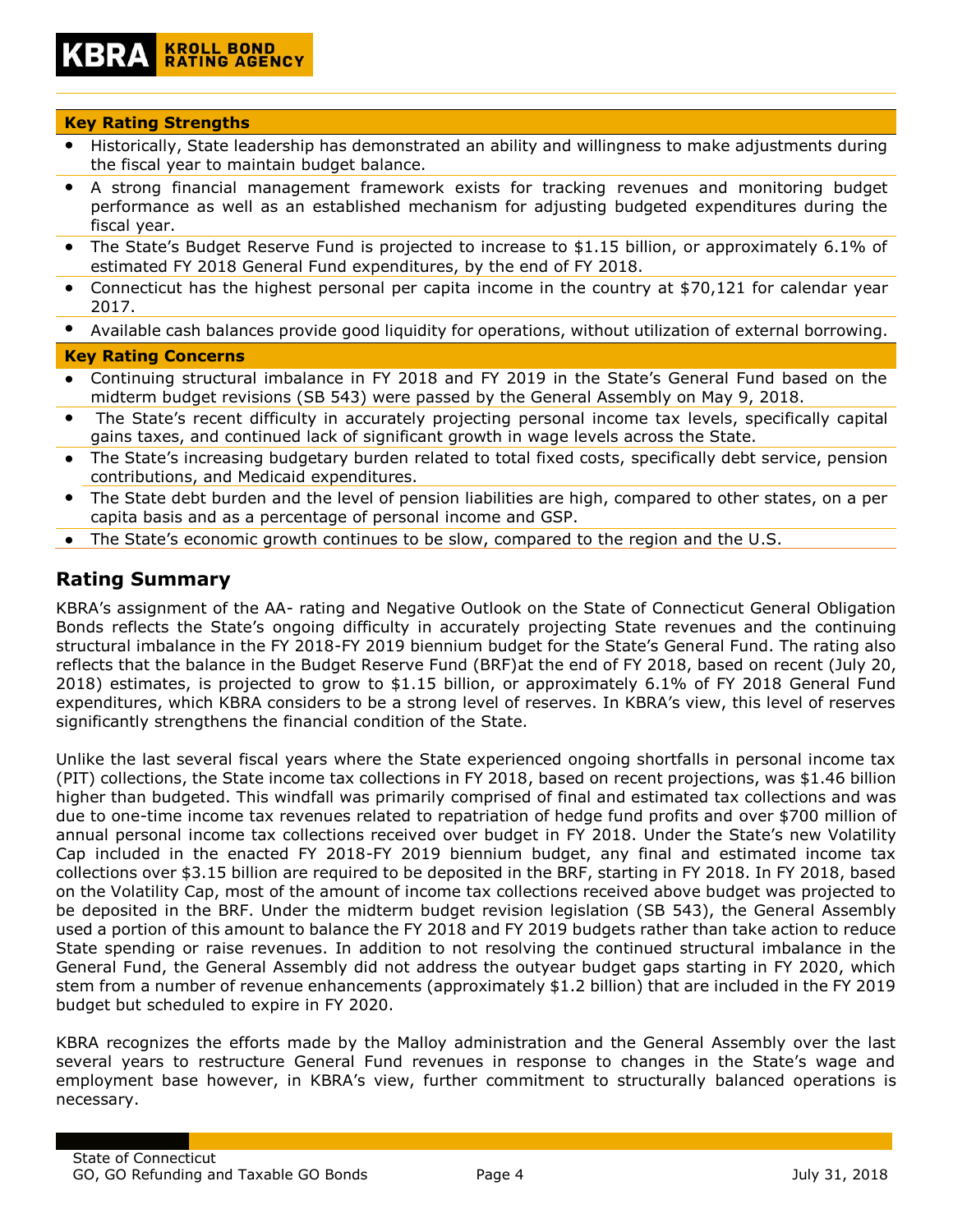KBRA views the establishment of the Volatility Cap as significantly reducing the budget volatility historically experienced by the State in projecting final and estimated income tax revenues (largely capital gains taxes). The Volatility Cap should also provide a funding source for the BRF from final and estimated taxes above a certain level in a given year, however, the consistency of this funding source depends on decisions by the General Assembly on the use of these funds going forward. Over the last four years, the State has continued to closely monitor revenue performance and budget to actual operating performance on a monthly basis and both the Governor and the Legislature have taken action to balance financial operations as needed. KBRA will continue to monitor the State's budgetary performance in FY 2018 and FY 2019.

In KBRA's view, the State economy continues to grow but at a slower pace than regional and national growth trends. Since 2010, the State has also generally lagged the New England region and the United States in growth in total employment and reduction of the unemployment rate.

# <span id="page-4-0"></span>**Outlook: Negative**

KBRA's Negative Outlook reflects the State's ongoing difficulty in accurately projecting State revenues, the continuing structural imbalance in the FY 2018-FY 2019 biennium budget after the midterm budget revisions (SB 543) and the continued weakness in the State's economy. KBRA's assessment of the financial condition of the State going forward will be largely based on the ability and willingness of the General Assembly to take significant steps towards resolving the structural imbalance in the State's General Fund budget. KBRA will continue to monitor both the personal income tax collection trends and the State's progress in managing the FY 2018/FY 2019 budget.

In KBRA's view, the following factors may contribute to a rating upgrade:

- Trend of accurate revenue projections leading to budget stability in the General Fund.
- Trend of structurally balanced budgets and actual financial results showing General Fund operating surpluses.
- Sustained increase in funding level of State's Budget Reserve Fund.
- Significant increase in the funded ratios for the State's pension systems.

In KBRA's view, the following factors may contribute to a rating downgrade:

- Ongoing structural imbalance in the State's General Fund operating budget.
- Failure to maintain budget discipline and balanced financial operations
- Continued pressure on personal income tax collections resulting from difficulty in projecting final and estimated tax collections, further shifts in the State's employment base or decline in economic activity.
- Significant reliance on non-recurring revenues to balance the budget.

# <span id="page-4-1"></span>**Financial Performance and Liquidity Update**

#### <span id="page-4-2"></span>**FY 2017 Financial Results**

Based on the Comptroller's audited budgetary based financial report for FY 2017, the fiscal year ended with an operating deficit of \$22.7 million in the General Fund, which was eliminated by a transfer from the BRF. As a result of this transfer, the balance in the BRF was reduced from \$235.6 million to \$212.9 million, or 1.1% of FY 2017 expenditures, which KBRA considers to be low, especially given the volatility of the State's income tax collections. In FY 2017, the State experienced a significant shortfall in personal income tax collections totaling \$530 million (6% below budget) and a shortfall in sales tax revenue of \$136.5 million (3.2% below budget).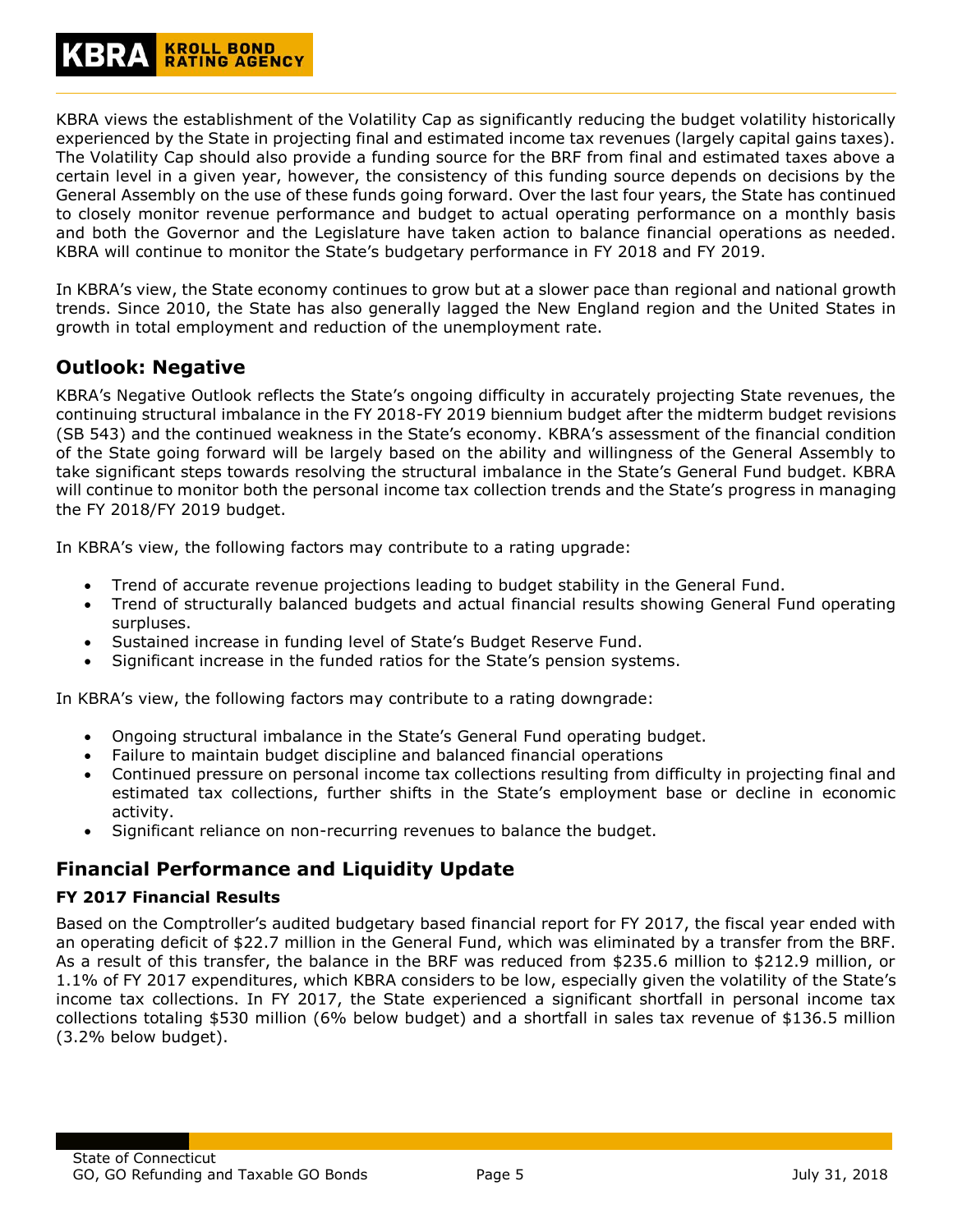| Statement of Revenues, Expenditures, and Net Surplus for General Fund<br>General Fund (budgetary modified cash basis) FY 2012-2017 (ending June 30)                                                                   |                                              |         |                   |                                           |          |          |  |  |  |  |
|-----------------------------------------------------------------------------------------------------------------------------------------------------------------------------------------------------------------------|----------------------------------------------|---------|-------------------|-------------------------------------------|----------|----------|--|--|--|--|
| (in \$millions)                                                                                                                                                                                                       | 2017                                         | 2016    | 2015              | 2014                                      | 2013     | 2012     |  |  |  |  |
| Operating Revenues                                                                                                                                                                                                    | 17,703.0                                     |         |                   | 17,780.8 17,282.0 17,009.1 <sup>1,2</sup> | 19,405.0 | 18,561.6 |  |  |  |  |
| Operating Expenditures                                                                                                                                                                                                | 17,763.0                                     |         | 17,921.3 17,419.7 | 16,980.0                                  | 19,025.7 | 18,781.6 |  |  |  |  |
| Other Resources                                                                                                                                                                                                       | 37.4                                         | $-30.0$ | 24.5              | 28.7                                      | 18.7     | 76.5     |  |  |  |  |
| Net Operating Surplus (Deficit)                                                                                                                                                                                       | (22.7)                                       | (170.4) | (113.2)           | 57.7                                      | 398.0    | (143.6)  |  |  |  |  |
| Transfer (to) from Budget Reserve Fund                                                                                                                                                                                | 22.7                                         | 170.4   | 113.2             | (248.5)                                   | (177.2)  | 143.6    |  |  |  |  |
| Reserved for Subsequent Years Expenditure                                                                                                                                                                             | 0                                            | 0       | 0                 | 0.0                                       | 220.8    | 0.0      |  |  |  |  |
| Reserved from Prior Year Resources                                                                                                                                                                                    | $\Omega$                                     | 0       | <sup>0</sup>      | 190.8                                     | 0.0      | 0.0      |  |  |  |  |
| Net Surplus (Deficit) June 30th                                                                                                                                                                                       | \$0                                          | \$0     | \$0               | \$0                                       | \$0      | \$0      |  |  |  |  |
| <b>Budget Reserve Fund</b>                                                                                                                                                                                            | \$212.9                                      | \$235.6 | \$406.0           | \$519.2                                   | \$270.7  | \$93.5   |  |  |  |  |
| % of Operating Expenditures                                                                                                                                                                                           | 1.3%<br>2.3%<br>3.1%<br>0.5%<br>1.2%<br>1.4% |         |                   |                                           |          |          |  |  |  |  |
| Source: Annual Report of the State Comprtoller 2017-2012                                                                                                                                                              |                                              |         |                   |                                           |          |          |  |  |  |  |
| $^1$ FY 2014 General Fund revenues and expenditures reflect the reduction of approximately \$2.8 billion in both revenues and<br>expenditures related to the shift to the "net budgetary" approach in Medicaid funds. |                                              |         |                   |                                           |          |          |  |  |  |  |

*2 FY 2014 revenues do not include \$599 million of GAAP Conversion Bonds*

#### <span id="page-5-0"></span>**FY 2018 and FY 2019 Biennium Adopted Budget**

The General Assembly failed to pass a budget for the FY 2018-FY 2019 biennium before the start of the 2018 fiscal year on July 1, 2017. Under State Statute, the Governor has the ability to run the State under Executive Order to maintain essential services in the absence of a budget. The FY 2018-FY 2019 biennium budget was finally adopted on October 30, 2017 after a long budget negotiation in the General Assembly and signed into law by the Governor on October 31, 2017. The Office of Policy and Management (OPM) stated that the adopted FY 2018-FY 2019 biennium budget was tightly balanced with limited room for budget overruns on the expenditure side. In KBRA's view, the adopted biennium budget was not structurally balanced, based on use of a substantial amount of non-recurring revenues sources, which include transfers from State operating funds as well as a number of revenue enhancements and tax cuts that are scheduled to expire in FY 2020. Though the adopted biennium budget does include a reduction in local education funding, it does not include a structural shift of cost sharing to local government.

On the revenue side, the adopted FY 2018-FY 2019 budget included a reduction to property tax credits, decrease in the earned income tax credit (EITC), increase in cigarette taxes and the suspension of the transfer of sales tax revenues into the MSRA. Hospital provider taxes are significantly increased for FY 2018 and FY 2019, however a portion of the hospital tax payments will be returned to the hospitals as supplemental state payments, thereby increasing federal Medicaid reimbursement and creating a financial benefit for both the State and the hospital industry.

Non-recurring revenues in the form of transfers from a number of State operating funds total \$173 million in FY 2018 and \$213 million in FY 2019. The major transfers include a delay in payment of the GAAP deficit amortization and use of certain operating funds from the State's Energy Efficiency Funds for this biennium. In addition to transfers from State operating funds, the adopted budget includes revenue enhancements and tax cuts that are scheduled to expire in FY 2020. The impact of these combined transfers and various revenue enhancements and tax cuts totals \$1.2 billion in FY 2020. Reflected in the list of items that are projected to be modified in 2020, leaving a structural hole of over \$1 billion, is the restoration of the sales tax transfers to the Municipal Revenue Sharing Account (MRSA), the reduction of the Hospital Tax by half and restoration of the full property tax credit against state income taxes as well as other items.

On the expenditure side, the adopted FY 2018-FY 2019 budget includes the savings from the SEBAC collective bargaining agreement approved by the General Assembly in July 2017, reduction in state aid for education (ECS) and school health centers, reduction in funding for higher education, cuts to child care subsidies and cuts to the State's Medicaid program. The major driver of spending reductions in the FY 2018- FY 2019 adopted budget is the collective bargaining savings, estimated at \$700 million in FY 2018 and \$868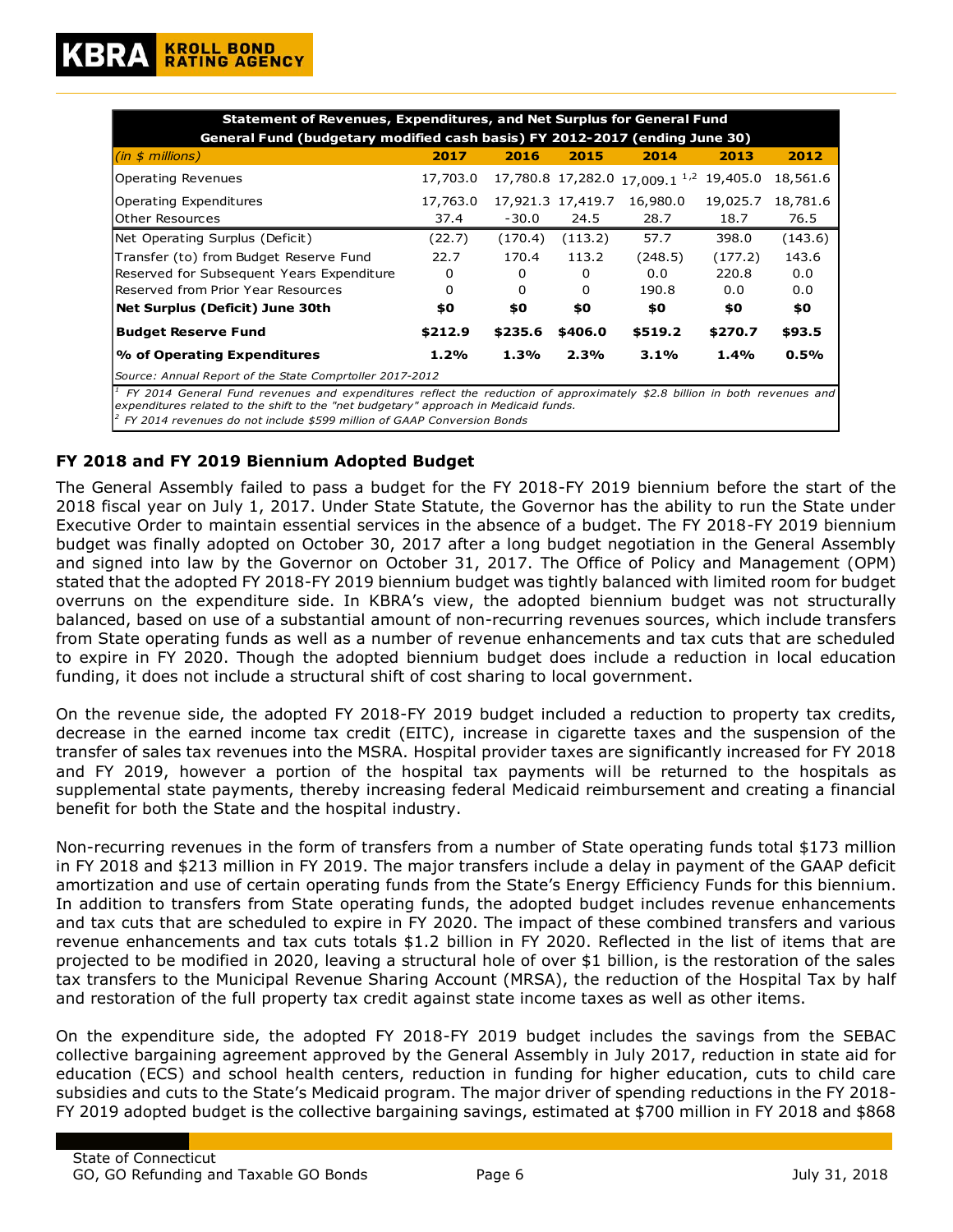million in FY 2019, included in the five-year extension of the labor contract with the State employees' union (SEBAC). The agreement freezes all State employee wages over three years, increases employee pension and healthcare contributions and makes other changes to reduce costs in both the State retirement and healthcare plans. COLA payments and scheduled wage increases resume in FY 2020. The State has also agreed not to lay off any unionized State employees over four fiscal years which, in KBRA's view, will limit the State's options for managing its budget in the current biennium and beyond. OPM also notes that the tight budget limits the flexibility of the State to meet unforeseen expenses.

#### <span id="page-6-0"></span>**FY 2018 Revenue Collections**

As of January 15, 2018, the State's collection of final and estimated payments of personal income taxes, had exceeded the State's FY 2018 estimates by over \$1 billion. The increased January collection is due to two factors. First, taxpayers accelerated their 2017 tax year income tax payments to maximize their federal tax deduction prior to expiration of uncapped state and local tax deduction included in the new federal tax law. These accelerated tax payments were estimated to total approximately \$500 million and April 2018 income tax collection projections were reduced by this amount. The other factor in the increased collections was a one-time unbudgeted payment of income taxes on the repatriation of overseas profits of hedge fund managers that the IRS required to be brought back into the US by the end of calendar year 2017(Section 457A of the IRS Code, enacted in 2008). This is a one-time payment of income taxes on 2008 hedge fund profits; these profits have been included in the State's income tax base since 2008. Under the Volatility Cap, these one-time revenues are required to be deposited in the BRF and are not available for FY 2018 operations.

| <b>State of Connecticut Consensus Revenue Estimates Growth Projections</b> |            |         |               |       |                 |                 |        |            |  |  |  |
|----------------------------------------------------------------------------|------------|---------|---------------|-------|-----------------|-----------------|--------|------------|--|--|--|
|                                                                            | April-2017 |         | November-2017 |       | January-2018    |                 |        | April-2018 |  |  |  |
|                                                                            | FY 2018    | FY 2019 | FY 2018       |       | FY 2019 FY 2018 | FY 2019 FY 2018 |        | FY 2019    |  |  |  |
| General Fund                                                               | $0.90\%$   | 0.60%   | $-0.60%$      | 0.40% | $-0.80%$        | 0.50%           | N/A    | N/A        |  |  |  |
| Personal Income Tax                                                        |            |         |               |       |                 |                 |        |            |  |  |  |
| Withholding                                                                | 2.10%      | 2.10%   | $-1.50%$      | 0.70% | 2.10%           | 2.20%           | 4.30%  | 1.40%      |  |  |  |
| Final and Estimated                                                        | $0.00\%$   | 1.00%   | 2.10%         | 2.20% | $-1.50%$        | 0.70%           | 39.60% | $-19.90\%$ |  |  |  |
| Sales Tax                                                                  | 2.90%      | 2.40%   | 1.20%         | 2.50% | 1.30%           | 1.60%           | 1.30%  | 1.60%      |  |  |  |

Source: State of Connecticut Office of Policy and Management and Office of Fiscal Analysis Consensus Revenue Estimates

#### <span id="page-6-1"></span>**Consensus Revenue Estimates**

Based on April 2018 consensus revenue estimates for FY 2018, withholding taxes are projected to increase 4.3% and final and estimated taxes are projected to increase 39.6%. Since April 2018, projections for both withholding and final and estimated have been revised upwards. As discussed above, this reflects the FY 2018 personal income tax performance over budget as well as the one-time income tax collections on the repatriation of hedge fund income at the end of calendar year 2017. As of April 2018, FY 2019 withholding taxes were projected to increase 1.4% and final and estimated taxes are projected to decline 19.9%, which again reflects the one-time nature of the FY 2018 increase. In FY 2018 and FY 2019, sales taxes are projected to increase 1.3% and 1.6% respectively. KBRA will continue to monitor the performance of the State's revenues and the impact on the State's financial operations.

#### <span id="page-6-2"></span>**Midterm Budget Revisions for FY 2019**

On May 9, 2018, the General Assembly passed Senate Bill (SB) 543, which included appropriations to balance FY 2018 operations and midterm budget revisions for FY 2019. The legislation was signed by the Governor on May 15, 2018. Based on the OPM letter dated May 21, 2018, the FY 2018 General Fund deficit was projected to be \$717.5 million. This deficit for FY 2018 will be funded by use of funds which would have been transferred to the BRF under the Volatility Cap under original enacted FY 2018-FY 2019 budget legislation. This deficit includes the previously projected FY 2018 deficit. In addition, SB 543 directed that a portion of the supplemental hospital payments scheduled to be made in FY 2019, as well as several other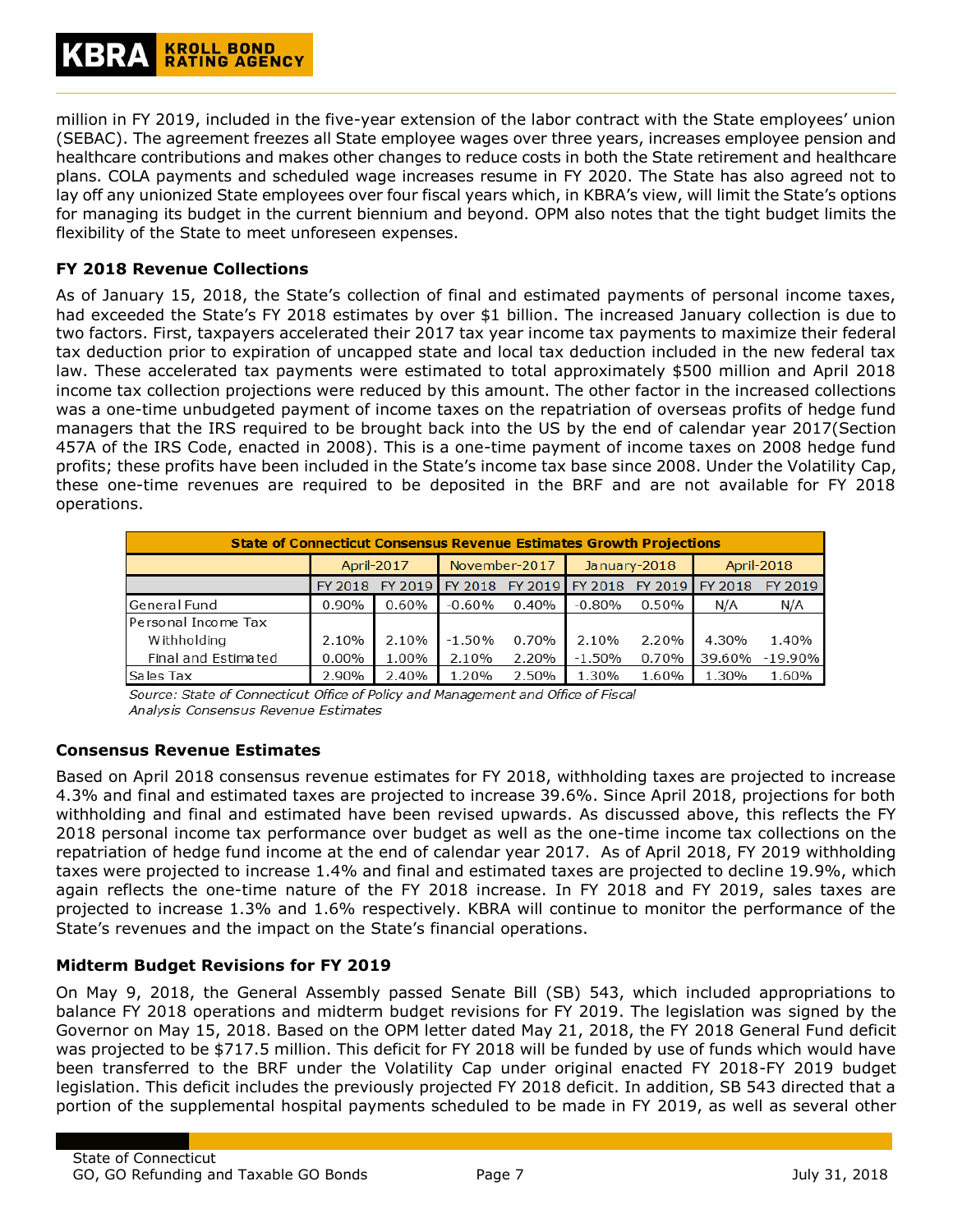# **KROLL BOND<br>RATING AGENCY**

costs, would be charged to FY 2018 operations and added to the projected FY 2018 deficit. The total additional amount of these costs charged back to FY 2018 is \$341.7, which along with the FY 2018 projected deficit, brings the total amount of the FY 2018 deficit to \$717.5 million. The \$717.5 million deficit will be funded prior to the transfer of required funds under the Volatility Cap to the BRF at the end of FY 2018. After the transfer, the BRF balance was projected to be \$769.3 million, or approximately 4.1% of FY 2018 General Fund expenditures, at the end of FY 2018.

Based on the midterm budget revisions, FY 2019 is projected to end the fiscal year with a \$8.2 million surplus in the General Fund. Based on April 2018 consensus revenue estimates, personal income tax revenues in FY 2019 are projected to increase by \$395 million, while sales taxes and corporation taxes are projected to decline. Federal grants, which includes federal reimbursements for the supplemental hospital payments, are projected to increase by approximately \$400 million. For FY 2019, total revenues on a net basis are projected to increase \$148.4 million. Under the midterm revisions, the General Assembly increased appropriations by \$207.6 million, which included restoration of funding for the Medicare Savings program and funding for Municipal Aid, as well as other cuts included in the original budget.

In KBRA's view, the State's FY 2019 General Fund budget under Senate Bill 543 continues to be structurally imbalanced, based on a substantial level of non-recurring revenue sources, including transfers from State operating funds, revenue enhancements expiring in FY 2020 and, as discussed above, the charge back to FY 2018 of certain costs of supplemental hospital payments included in the FY 2019 budget. KBRA will continue to monitor the State's budgetary performance in FY 2018 and FY 2019.

#### **Recent FY 2018 Financial Operations**

As of July 20,2018, OPM projects that the General Fund will close FY 2018 with a \$504.6 million deficit from operations, compared to the \$717.5 million deficit projected in May 2018. The reduction of the General Fund operating deficit over the last two months is due to continued spending restraint in General Fund operations. In addition, performance continues to be stronger than expected for several revenue sources. These numbers are preliminary for FY 2018-year end and may change. Over the last two months, projections for PIT collections (both withholding taxes and final and estimated taxes) have been further revised upwards for FY 2018. Under the Volatility Cap, most of the increased PIT collections would be subject to transfer to the BRF at the end of the fiscal year. Projections for General Fund spending have also been further reduced for FY 2018. Currently, based on increased PIT revenue estimates and the projected reduction in the General Fund deficit projections for FY 2018, it is projected that \$939.3 million will be transferred to the BRF at the end of the fiscal year and the BRF will increase to \$1.15 billion, or 6.1% of General Fund appropriations.

#### <span id="page-7-0"></span>**Fiscal Reforms Recently Passed by Connecticut General Assembly**

Statutes passed by the General Assembly as part of the FY 2018-FY 2019 budget process established a Municipal Accountability Review Board (MARB) to provide oversight and assistance to municipalities experiencing fiscal distress. The enacted FY 2018-FY 2019 budget also includes other fiscal reforms including requirements for certain stress tests on the State's pension funds, a new Revenue Cap that limits the ability to budget more than a certain percentage of estimated revenues in a budget year, a Volatility Cap and limits on annual issuance of GO bonds. The new revenue cap requires the General Assembly to reduce budgeted appropriations to 99.5% of estimated revenues in FY 2020, down to 98% of revenue projections by FY 2026.

| <b>General Fund Out Year Budget Projections as of May 2018 (In Millions)</b> |           |           |           |           |  |  |  |  |  |  |
|------------------------------------------------------------------------------|-----------|-----------|-----------|-----------|--|--|--|--|--|--|
| <b>FY 2023</b><br><b>FY 2022</b><br><b>FY 2020</b><br><b>FY 2021</b>         |           |           |           |           |  |  |  |  |  |  |
| Revenue                                                                      | 17,490.7  | 17,602.8  | 17,387.1  | 17,674.0  |  |  |  |  |  |  |
| Appropriations                                                               | 19,506.2  | 20,179.7  | 20,613.5  | 21,351.3  |  |  |  |  |  |  |
| Projected Deficit                                                            | (2,015.5) | (2,576.9) | (3,226.4) | (3,677.3) |  |  |  |  |  |  |
| Deficit as a Percent of Revenue                                              | $-11.5%$  | $-14.6%$  | $-18.6%$  | $-20.8%$  |  |  |  |  |  |  |

*Source: Office of Fiscal Analysis fiscal note to SB 543*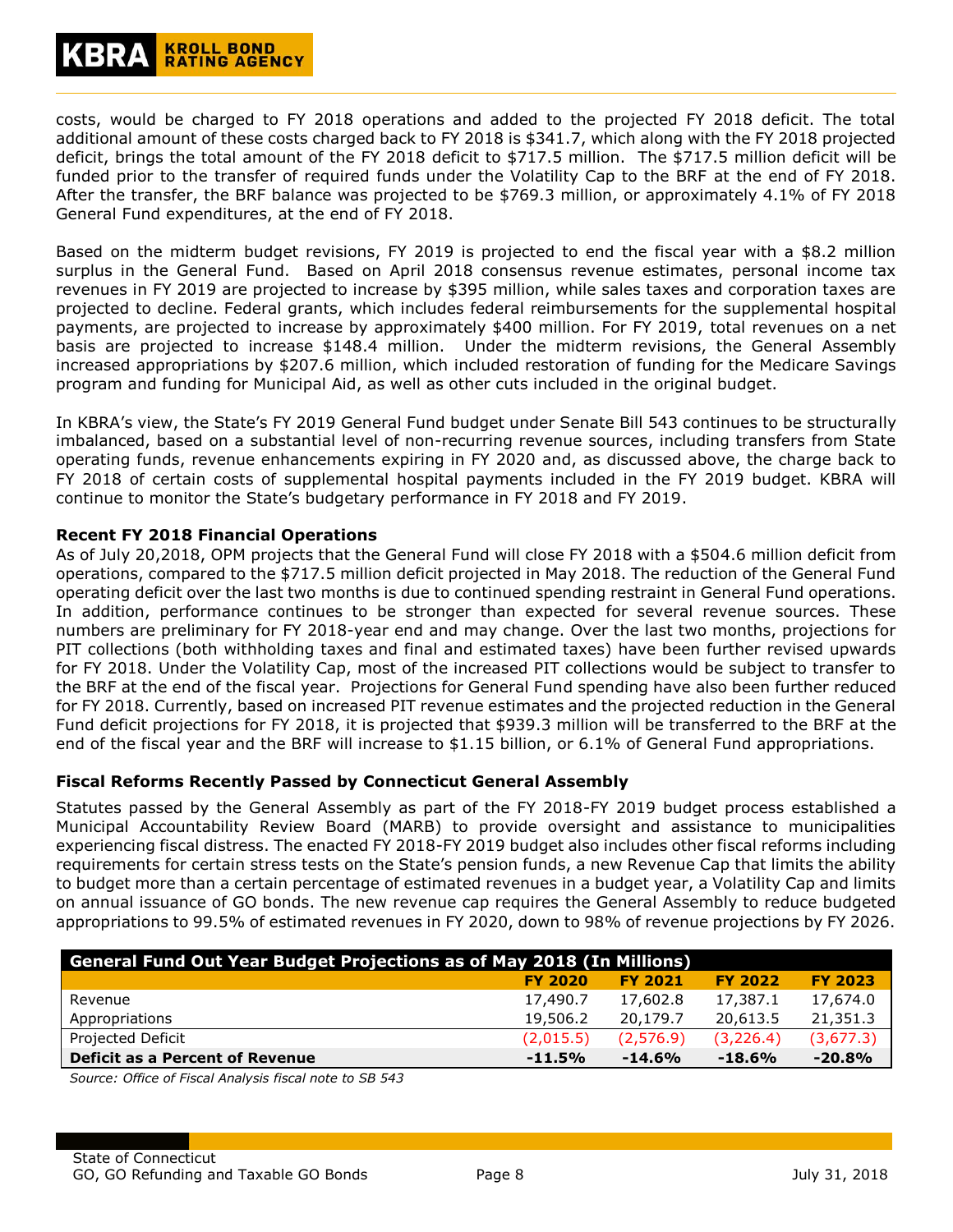#### <span id="page-8-0"></span>**General Fund Outyear Forecast**

The Office of Fiscal Analysis (OFA) generally develops a projection of the impact of an adopted biennium budget beyond the biennium. On May 9, 2018, the OFA published its current forecast for FY 2020, FY 2021, FY 2022 and FY 2023 based on the impact of the recently passed midterm budget revisions and April 2018 revenue estimates. As part of the midterm budget revision process, the Governor had proposed eliminating future tax cuts and continuing some of the revenue enhancements that constitute the budget gaps starting in 2020. These items include permanent elimination of the property tax credit, elimination of the transfer of sales tax revenue to the MRSA and extension of the increased Hospital Tax. In the legislative session addressing the midterm budget revisions, the General Assembly did not address the outyear General Fund forecast.

#### <span id="page-8-1"></span>**Liquidity Position**

The State's liquidity position remains strong. As of June 30, 2018, the State's total available cash was \$ 3.4 billion, and the common cash pool was \$ 1.9 billion. As of July 28, 2018, the State's total available cash was \$3.4 billion.

The common cash pool represents the State's operating cash. Available cash includes bond funds and other balances which can be made available to the common cash pool through temporary transfers under long established State practice. The State's level of cash in the common cash pool at a given point in the fiscal year reflects the seasonality of cash flow. The level of total available cash is impacted both by the rate of bond issuance and the rate of spending from those bond funds. The State has no plans to issue cash flow notes.

| <b>Available Cash Balance as of June 30 (In Millions)</b> |           |           |           |           |           |               |  |  |  |  |
|-----------------------------------------------------------|-----------|-----------|-----------|-----------|-----------|---------------|--|--|--|--|
|                                                           | 2014      | 2015      | 2016      | 2017      | 2018      | July 28, 2018 |  |  |  |  |
| Common Cash Pool                                          | \$941.1   | \$1,091.5 | \$821.0   | \$1,100.6 | \$1,870.9 | \$1,975.1     |  |  |  |  |
| Total Available Cash                                      | \$1,780.8 | \$2,218.3 | \$1,764.8 | \$2,657.0 | \$3,398.6 | \$3,350.4     |  |  |  |  |
|                                                           |           |           |           |           |           |               |  |  |  |  |

*Source: State of Connecticut Treasurer's Office Cash & Debt Monthly Reports*

# <span id="page-8-2"></span>**State Resource Base Update**

In KBRA's view, the State economy continues to grow but at a slower pace than regional and national growth trends. From 2010 to 2016 the State's population has been flat, while the New England region and nation has grown by 1.9% and 4.5% respectively. Going forward, KBRA expects that Connecticut's population growth will continue to be slower than that for New England and the U.S.

Income levels, as measured by per capita personal income, have historically been the highest in the nation. Per capita personal income in 2017 is still the highest in the nation at \$70,121, which was 112% and 139.2% of New England and U.S. levels, respectively. Even though the State still has the highest per capita personal income its growth rate has slowed. From 2010 to 2017 the State's per capita personal income has grown by 12.9% which is the lowest growth rate for any state in the nation over the same time. This is reflective of losses of many financial sector jobs in the State; financial sector jobs have decreased by 5.3% since 2010. Historically, declines in personal income growth have generally been steeper in Connecticut than the region and the U.S. during periods of economic decline.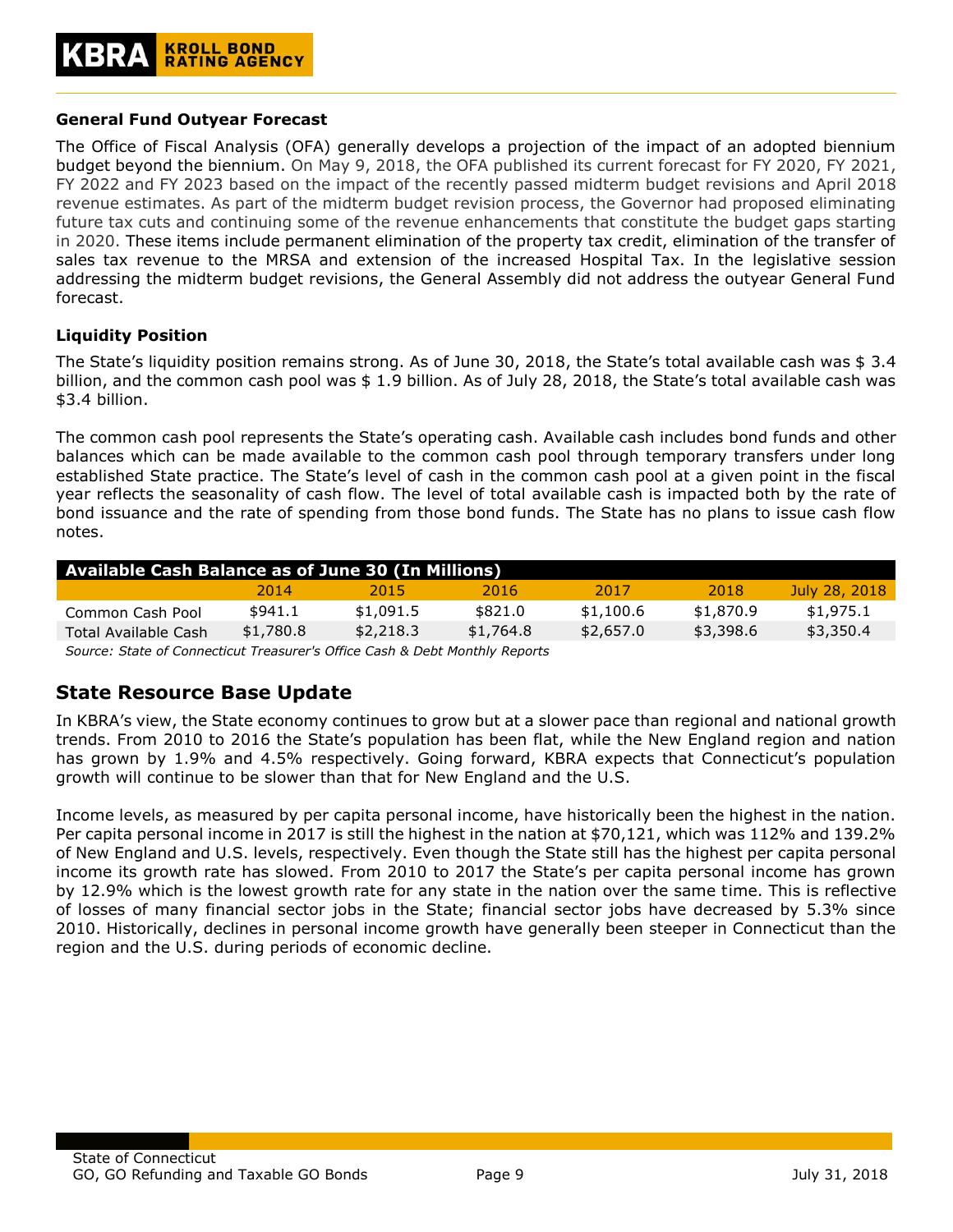|                                 | <b>2016 Population</b>                                 | Chg. from<br>2010 | 2016<br>Age<br><b>Dependency</b><br>Ratio $1,2$                      | Chg.<br>from<br>2010 | 2016<br><b>Population w/</b><br><b>B.A. Degree or</b><br>Higher $2,4$ | Chg.<br>from<br>2010 | 2016<br><b>Poverty</b><br>Level <sup>2</sup> | Chg. from<br>2010 |
|---------------------------------|--------------------------------------------------------|-------------------|----------------------------------------------------------------------|----------------------|-----------------------------------------------------------------------|----------------------|----------------------------------------------|-------------------|
| Connecticut                     | 3,576,452                                              | $0.0\%$           | 59.1%                                                                | 0.4%                 | 38.6%                                                                 | 3.1%                 | 9.8%                                         | $-0.3%$           |
| New England                     | 14,735,525                                             | 1.9%              | 57.8%                                                                | 1.7%                 | 39.1%                                                                 | 3.5%                 | 10.4%                                        | $-0.8%$           |
| United States                   | 323, 127, 515                                          | 4.5%              | 61.3%                                                                | 2.5%                 | 31.3%                                                                 | 3.1%                 | 14.0%                                        | $-1.3%$           |
| Connecticut as % of New England | N/A                                                    |                   | 102.3%                                                               |                      | 98.8%                                                                 |                      | 94.2%                                        |                   |
| lConnecticut as % of U.S.       | N/A                                                    |                   | 96.4%                                                                |                      | 123.3%                                                                |                      | 70.0%                                        |                   |
|                                 | <b>2017 Personal</b><br><b>Income</b><br>(\$ Billions) | Chg. from<br>2010 | <b>2017 Per</b><br><b>Capita</b><br><b>Personal</b><br><b>Income</b> | Chg.<br>from<br>2010 | 2017<br><b>Real Gross</b><br><b>State Product</b><br>(\$Billions)     | Chg.<br>from<br>2010 | 2017<br><b>Real GSP</b><br><b>Per Capita</b> | Chg. from<br>2010 |
| Connecticut                     | \$251.6                                                | 13.1%             | \$70,121                                                             | 12.9%                | \$224.7                                                               | $-3.3%$              | \$62,633                                     | $-3.5%$           |
| New England                     | \$927.6                                                | 23.1%             | \$62,632                                                             | 20.3%                | \$883.2                                                               | 7.5%                 | \$59,637                                     | 5.0%              |
| United States                   | \$16,413.6                                             | 31.7%             | \$50,392                                                             | 25.1%                | \$16,721.5                                                            | 14.3%                | \$51,337                                     | 8.6%              |
| Connecticut as % of New England | N/A                                                    |                   | 112.0%                                                               |                      | N/A                                                                   |                      | 105.0%                                       |                   |
| Connecticut as % of U.S.        | N/A                                                    |                   | 139.2%                                                               |                      | N/A                                                                   |                      | 122.0%                                       |                   |

Source: US Census Bureau and Bureau of Economic Analysis

<sup>1</sup>Age dependency ratio is the sum of the population under 18 yrs and over 65 yrs divided by persons age 18 to 64 yrs.

<sup>2</sup>Year over year change shown as nominal change in percentage points.

<sup>3</sup> New England is defined as Connecticut, Maine, Massachusetts, New Hampshire, Rhode Island, and Vermont

4 Percent of the population aged 25 and over.

Over the last twenty years, the State's high per capita personal income figure has historically been driven, in part, by the relatively large proportion of residents who work in high paying jobs in the finance, insurance, real estate, and certain manufacturing (such as defense) sectors. Overall, Connecticut's real GSP has decreased by 3.3% since 2010, however looking back to 2000 the State has seen a 7.4% growth in real GSP.

The State continues to have a diverse economic base. In 2018, 16 "Fortune 500" companies were headquartered in Connecticut, including United Technologies Corporation (UTC), Cigna, Praxair, Stanley Black & Decker and Hartford Financial Service Group. KBRA notes that the defense industry is an important component of the State's economy and has demonstrated renewed strength since 2002 and we expect this trend to continue. Major defense companies include UTC and its Pratt and Whitney Aircraft Division, Sikorsky Aircraft (a division of Lockheed Martin), and General Dynamics Corporation's Electric Boat Division. In July of 2018 the State announced that KPMG would be adding 110 new jobs to its Stamford office over the next five years. In addition to KPMG, Seven Stars Cloud Group is establishing its global headquarters for technology and innovation at the University of Connecticut's former campus in West Harford and expects to create 330 jobs over the next five years.

Since 2010, the State has also generally lagged the New England region and the United States in growth in total employment and reduction of the unemployment rate. Between 2010 and June 2018, total State employment grew 5.36%, as compared to 10.81% for the region and 11.86% for the U.S.

| <b>Total Employment</b><br>(Not Seasonally Adjusted) |                          |          |                             |                          |                    |                             |                          |          |                             |  |
|------------------------------------------------------|--------------------------|----------|-----------------------------|--------------------------|--------------------|-----------------------------|--------------------------|----------|-----------------------------|--|
|                                                      | <b>Connecticut</b>       |          |                             |                          | <b>New England</b> |                             | U.S.                     |          |                             |  |
| in thousands                                         | <b>Employment</b> % Chg. |          | <b>Unemployment</b><br>Rate | <b>Employment</b> % Chg. |                    | <b>Unemployment</b><br>Rate | <b>Employment</b> % Chq. |          | <b>Unemployment</b><br>Rate |  |
| 2009                                                 | 1,741                    |          | 7.9%                        | 7,109                    |                    | 8.0%                        | 139,894                  |          | 9.3%                        |  |
| 2010                                                 | 1,737                    | $-0.20%$ | 9.1%                        | 7,103                    | $-0.09%$           | 8.4%                        | 139,077                  | $-0.58%$ | $9.6\%$                     |  |
| 2011                                                 | 1,746                    | 0.49%    | 8.8%                        | 7.141                    | 0.54%              | 7.7%                        | 139,885                  | 0.58%    | 8.9%                        |  |
| 2012                                                 | 1,730                    | $-0.92%$ | 8.3%                        | 7,171                    | 0.41%              | 7.2%                        | 142,475                  | 1.85%    | 8.1%                        |  |
| 2013                                                 | 1,718                    | $-0.70%$ | 7.8%                        | 7,197                    | 0.37%              | 6.9%                        | 143,941                  | 1.03%    | 7.4%                        |  |
| 2014                                                 | 1,767                    | 2.88%    | 6.6%                        | 7,342                    | 2.01%              | 5.9%                        | 146,317                  | 1.65%    | 6.2%                        |  |
| 2015                                                 | 1,787                    | 1.14%    | 5.7%                        | 7.427                    | 1.16%              | 4.9%                        | 148,845                  | 1.73%    | 5.3%                        |  |
| 2016                                                 | 1,807                    | 1.07%    | 5.1%                        | 7.527                    | 1.35%              | 4.1%                        | 151,440                  | 1.74%    | 4.9%                        |  |
| 2017                                                 | 1,829                    | 1.23%    | 4.7%                        | 7,618                    | 1.21%              | 3.8%                        | 153,337                  | 1.25%    | 4.4%                        |  |
| June 2018 P                                          | 1,831                    | 0.09%    | 4.5%                        | 7,871                    | 3.31%              | 3.8%                        | 155,576                  | 1.46%    | 4.0%                        |  |

Source: U.S. Bureau of Labor Statistics

New England: Maine, Massachusetts, New Hampshire, Vermont, Rhode Island, and Connecticut P=Preliminary